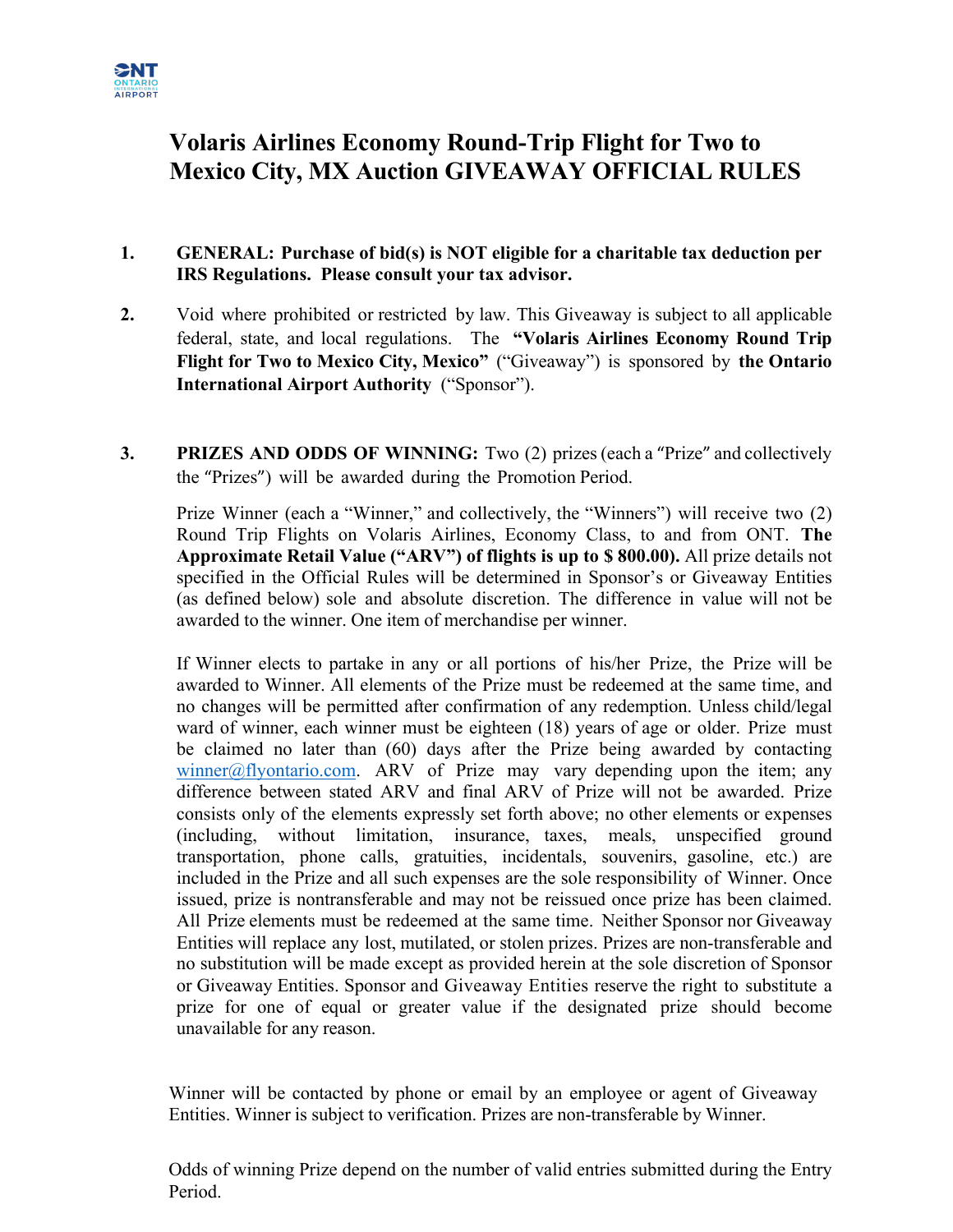

Winners and guests must have all necessary identification (e.g., a valid U.S. driver's license) required for identification and are solely responsible for obtaining such valid identification (e.g., a valid U.S. driver's license or a valid U.S. passport) prior to claiming prize and the associated costs for these requirements. Giveaway Entities shall not be liable for any loss or damage to personal property. If the winner becomes disabled or cannot otherwise fully enjoy the prize due to illness, Giveaway Entities shall have the option at its sole discretion of being relieved of liability for fulfillment of the prize award and no other compensation in lieu of the prize will be awarded. Each winner and guest is responsible for obtaining his/her own medical and life insurance and the associated costs. Each winner and guest agrees to comply with all applicable venue regulations in connection with the concert. Giveaway Entities and the applicable representatives reserve the right to remove or to deny prize to winner who engage(s) in a disruptive manner, or with intent to annoy, abuse, threaten or harass any other person or in any other objectionable behavior. Additional prize award details to be provided to the winner at the time of notification. Lost, stolen, or damaged merchandise, certificates or concert or event tickets will not be replaced or exchanged.

**4. ELIGIBILITY:** Giveaway is offered only to legal residents of California who participated in Ontario International Airport's RT giveaway at San Antonio Hospital Foundation's Mexican Riviera Event 2021 and who are 18 years of age or older at the time of entry. Current and former employees of Sponsor, The San Antonio Hospital Foundation and each of their respective parents, subsidiaries, affiliates, franchisees, licenses, directors, owners, employees, agents, affiliated companies, and their advertising or promotional agencies (collectively, the "Giveaway Entities"), and their immediate families or members of the same households of such individuals are not eligible. The term "immediate families" refers to spouses, parents, children, siblings, grandparents, and grandchildren. No groups, clubs, or organizations may participate in this Giveaway or reproduce or distribute any portion of these Rules to their members. Proof of age, identity, and eligibility must be furnished to Sponsors upon request. All entry form information must be complete and accurate. No Prize will be awarded to anyone not meeting eligibility requirements at the time of entry. Sponsors and Giveaway Entities reserve the right to disqualify any entrant if these Giveaway Rules are not followed. By entering, you agree to comply with all applicable laws and these Giveaway Rules, and you agree to abide by all decisions of the Sponsors and/or Giveaway Entities. Internet access is necessary in order to enter. Void where prohibited.

**HOW TO ENTER:** You participate by voluntarily and successfully opting in for auction item at SAHF Mexican Riviera Event 2021.

Entry Period begins September 24th, 2021and ends September 25th2021 ("Entry Period"). All times in these rules refer to Pacific Time.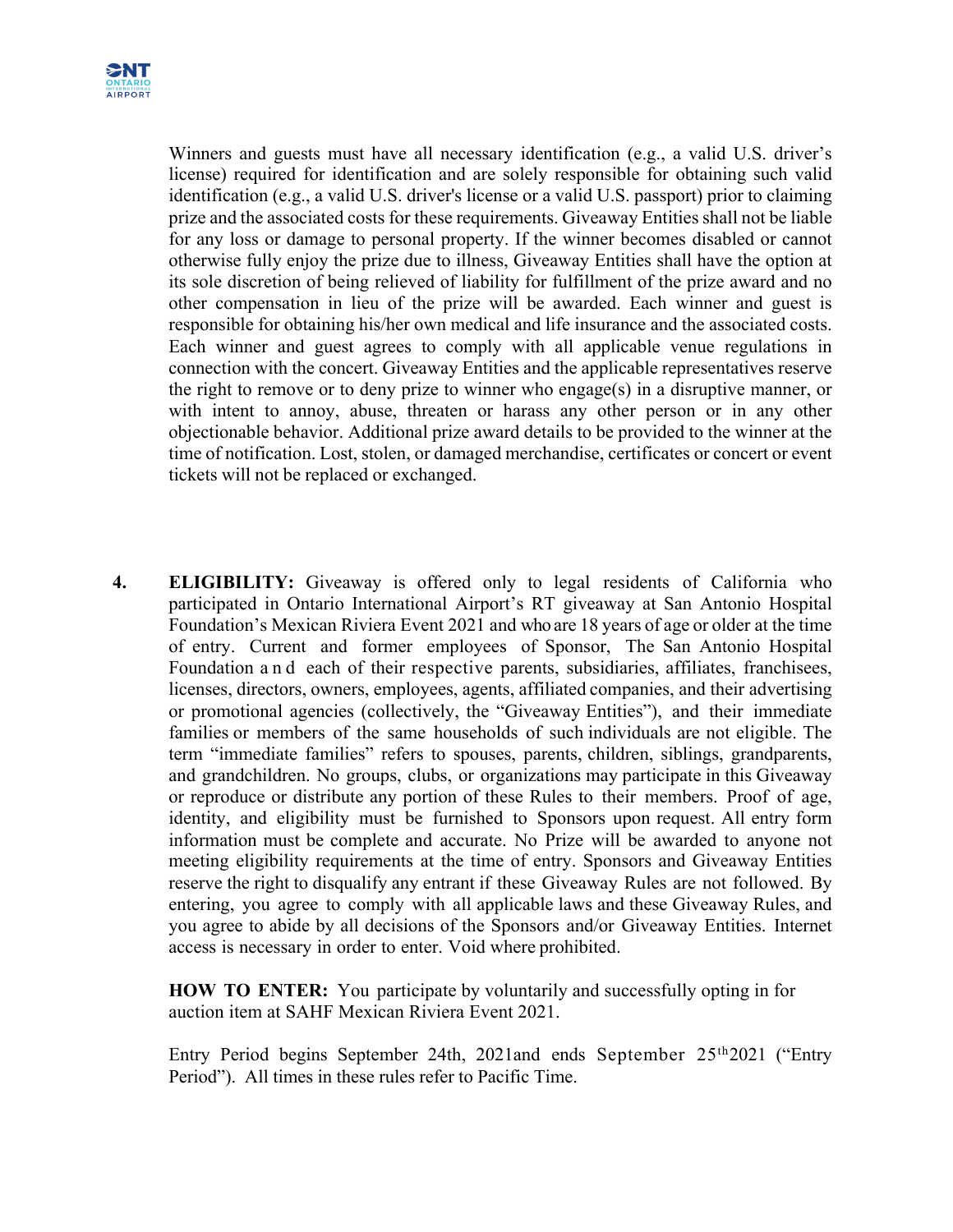

Sponsor and Giveaway Entities may not verify receipt of entries. Entries become property of Sponsor and Giveaway Entities. Incomplete entries are ineligible. Sponsor and Giveaway Entities are not responsible for entries that are lost, late, misdirected, incomplete, incomprehensible, illegible, damaged, undeliverable or delayed. Entries generated by any automated means and detected as such are void. In the event of dispute, electronic and email entries will be deemed to have been submitted by the authorized account holder of the email address at the time of the entry. The authorized account holder is the person to whom the applicable internet service provider or other organization (such as a business or educational institution) has assigned the email address.

**5. HOW TO WIN:** One (1) Winner will be selected on or about September 25, 2021, from all eligible entries and need not be present to win. The Winner will be offered the Prize.

Winner must contact the Sponsor representative within forty-eight (48) hours following the date of first attempted notification. Prize must be claimed by email or in person during normal business hours between 8:30am and 5:00 pm at Ontario International Airport Authority, via email to winner@flyontario.com. Prize certificate must be claimed by 5:30p.m. on November 25<sup>th</sup>, 2021. To claim prize, Winner must provide a valid driver's license, state identification card, or other valid government-issued photo identification satisfactory to Sponsor in its sole discretion. Winner is required to sign and return appropriate forms and/or documentation to claim the Prize. Failure to sign and return required forms within the requisite timeframe could result in disqualification.

Neither Sponsor nor Giveaway entities is responsible for incomplete, incomprehensible, illegible, or out-of-service contact information. If Sponsor or Giveaway Entity is unable, after making a reasonable effort, to contact a selected potential winner, that potential winner will be disqualified and a new potential winner will be selected from remaining entries until all qualified Winners are chosen.

#### **6. PUBLICITY RELEASE; USE OF PERSONAL INFORMATION:**

By participating, and where allowed by law, all participants and winner(s) grant Sponsor and/or Giveaway Entities exclusive permission to use their names, characters, photographs, voices, videotape, and likenesses in connection with the promotion of this and other contests or giveaways, and waive any claims to royalty, right, or remuneration for such use. By participating in the contest or giveaway, and where allowed by law, participants agree that Sponsor and/or Giveaway Entities may disclose personal information obtained from participants in the contest or giveaways to third parties and use such information for marketing and other purpose.

**7. TERMS AND CONDITIONS; LIMITATION OF LIABILITY:** Participants are responsible for complying with all applicable federal, state, and local laws and regulations and with these Official Rules, and by entering, participants agree to be bound to these Official Rules. Any attempt by an entrant or other party to tamper with the proper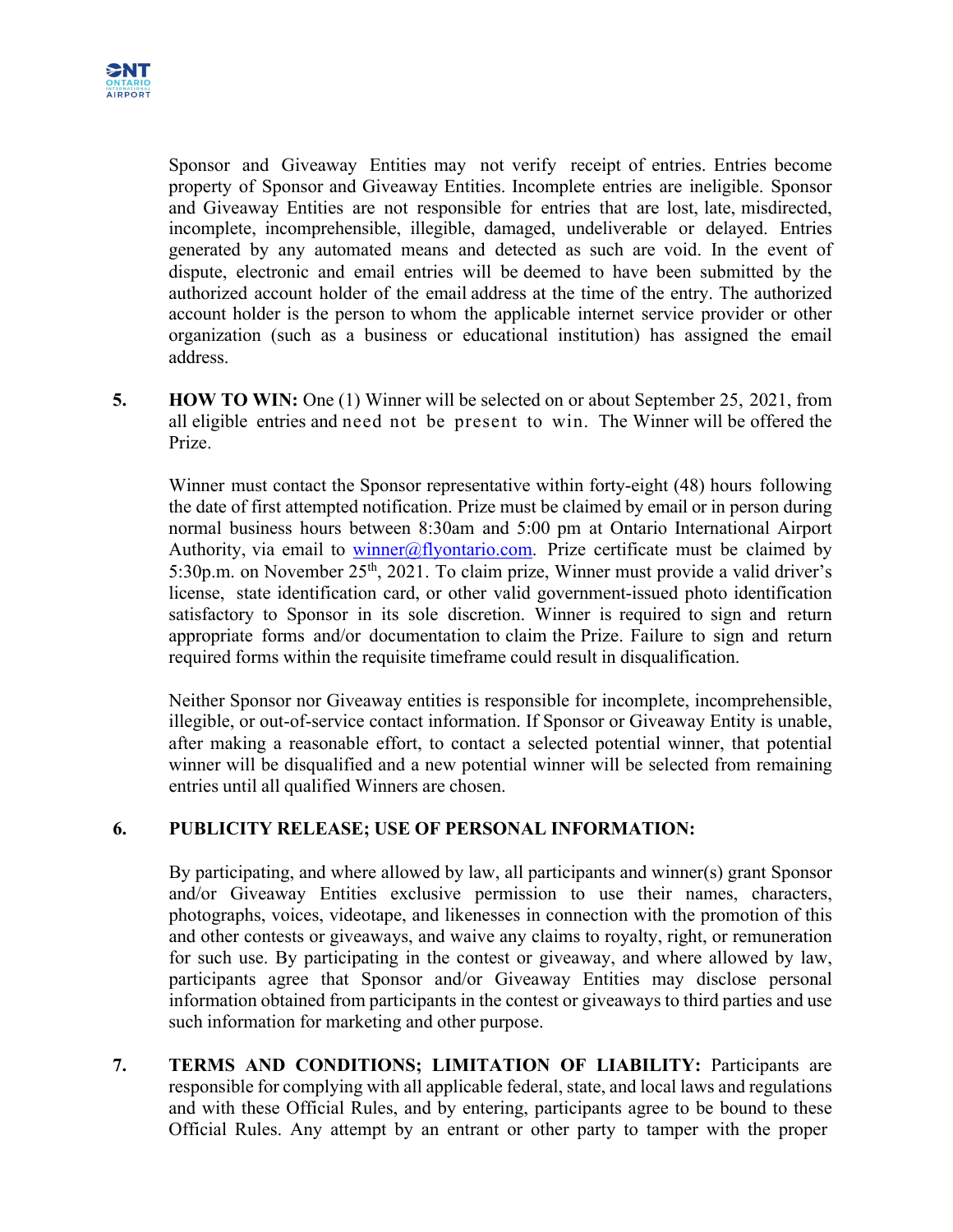

administration of the Giveaway will disqualify the entrant and may result in civil or criminal action against the entrant or other party and may result in the discontinuation, suspension, or cancellation of the Giveaway. WINNERS AND ENTRANTS AGREE, EXCEPT WHERE PROHIBITED BY LAW, TO RELEASE AND DISCHARGE, HOLD HARMLESS AND INDEMNIFY THE SPONSOR AND GIVEAWAY ENTITIES, AND ALL OTHERS ASSOCIATED WITH THE DEVELOPMENT AND EXECUTION OF THIS GIVEAWAY, FROM ANY AND ALL TAX LIABILITY THAT MAY BE IMPOSED OR ASSOCIATED WITH RECEIPT OR USE OF THE PRIZES, AND FROM AND AGAINST ANY AND ALL CLAIMS, ACTIONS, PROCEEDINGS, AND LIABILITY FOR ANY DAMAGES, EXPENSES, FEES, INJURY OR LOSSES (INCLUDING PROPERTY DAMAGE, PERSONAL INJURY OR DEATH) SUSTAINED IN CONNECTION WITH THE RECEIPT, OWNERSHIP, OR USE OF THE PRIZE OR WHILE TRAVELING TO, PREPARING FOR, OR PARTICIPATING IN ANY GIVEAWAY-RELATED OR PRIZE-RELATED ACTIVITY. Sponsor and Giveaway Entities are not responsible for any printing, typographical, mechanical or other error in the printing of the offer, administration of the Giveaway or in the announcement of the Prize. Winner's guest(s), if applicable, may be required to execute a liability and publicity release prior to the Winner's receipt of the Prize. Sponsors and Giveaway Entities retain the discretion to make all decisions regarding the interpretation and application of these Official Rules. All decisions of Sponsors and Giveaway Entities are final and discretionary. In the event the selected Winner(s) of the Prize are/is ineligible or refuse(s) the Prize, the Prize will be forfeited and Sponsor and Giveaway Entities, in their sole discretion, may randomly select an alternate Winner from remaining entries, or may elect not to award such Prize to an alternate Winner, where permitted. For prizes valued at \$600 or greater, Winner must provide his or her Social Security Number for tax purposes. Prizes may be considered income, and any and all taxes associated with Prizes are the responsibility of the Winners.

Winner and guest agree that acceptance of any item taken as a prize is done so entirely upon their own initiative, risk, and responsibility. BY ACCEPTING PRIZE, WINNERS AND GUEST ACCEPT THE INHERENTLY DANGEROUS NATURE SUCH RISK INCLUDING PERSONAL INJURY AND/OR DEATH, ACKNOWLEDGES THAT HIS/HER PARTICIPATION IN THE PRIZE EVENT IS VOLUNTARY, ACKNOWLEDGES THAT THERE ARE NATURAL FACTORS AND OCCURRENCES WHICH MAY IMPACT ON OR AFFECT THE SAFETY OF THE ACTIVITIES HE/SHE IS PARTICIPATING IN AND HE/SHE ASSUMES THE RISK OF SUCH FACTORS AND OCCURRENCES AND AGREES THAT THE SPONSOR AND GIVEAWAY ENTITIES SHALL NOT BE IN ANY WAY RESPONSIBLE FOR ANY RESULTING INJURY AND/OR DEATH.

#### **8. DISCLAIMER/INTERNET:**

All dates and times are subject to change in the event of human error or technical issues affecting Sponsors or Giveaway Entities or entry process, or any other condition that warrants, in Sponsor's or Giveaway Entities' sole discretion, a delay, suspension, revision, or termination of the Giveaway. If for any reason, the Giveaway is not capable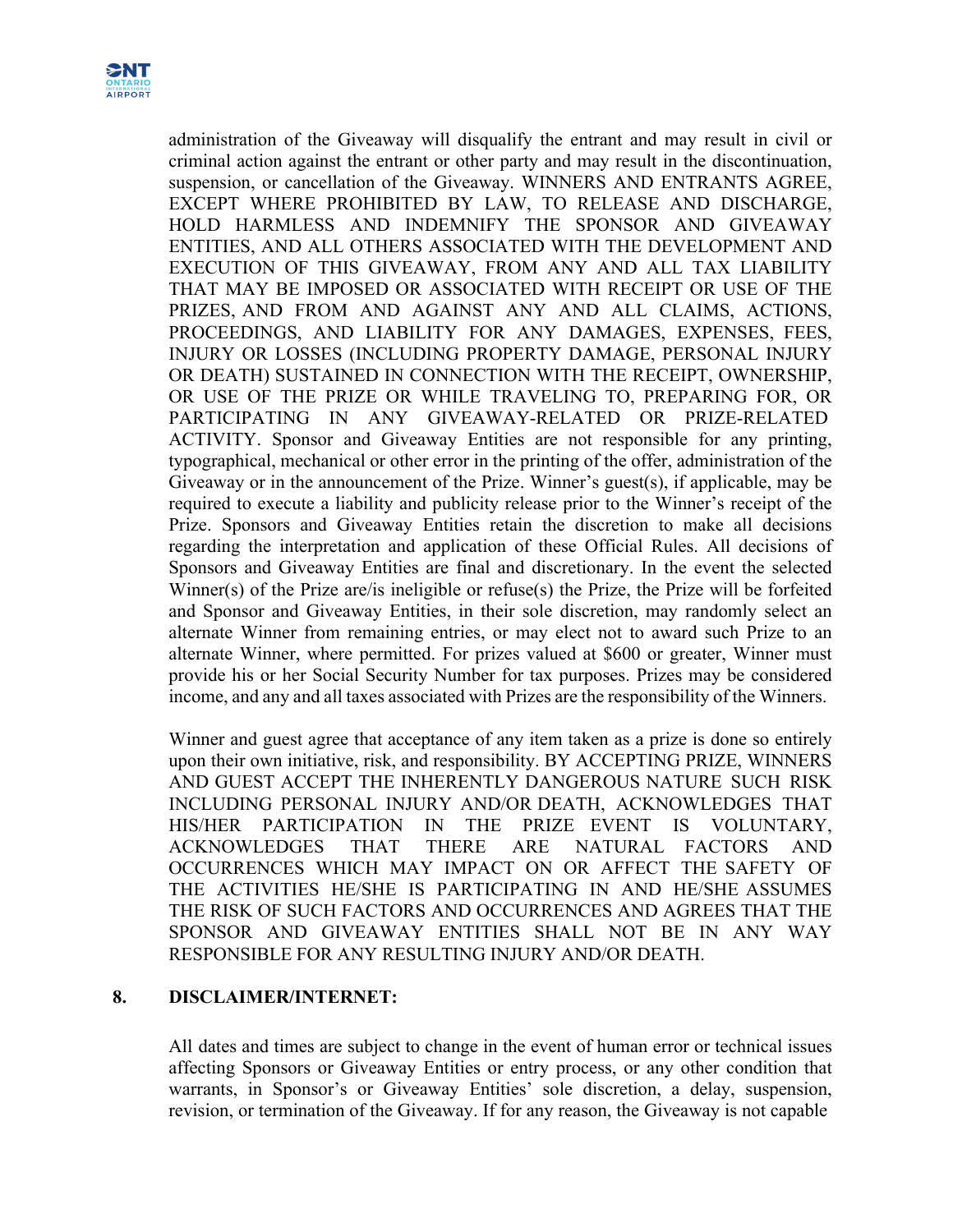

of running as planned for any reason, including infection by computer virus, bugs, tampering, and unauthorized intervention, fraud, human error, technical failures, acts of God, war, terrorism, government regulation, disaster, fire, strikes, civil disorder, or any other causes beyond the control of the Sponsors or Giveaway Entities which corrupt or affect the administration, security, fairness, integrity of the Giveaway, the Sponsors and/or Giveaway Entities reserve the right in their sole discretion to disqualify any individual it believes has tampered with the entry process, and/or cancel, terminate, modify or suspend the Giveaway. Sponsors and Giveaway Entities reserve the right to select winners from eligible entries received as of any termination date. Sponsors and Giveaway Entities may prohibit an entrant from participating in the Giveaway if it determines that said entrant is attempting to undermine the legitimate operation of the Giveaway by cheating, hacking, deception or other unfair playing practices or intending to abuse, threaten or harass other entrants. Caution: Any attempt by a participant to deliberately damage any website or undermine the legitimate operation of the Giveaway is a violation of criminal and civil laws and should such an attempt be made; Sponsors and Giveaway Entities reserve the right to seek damages from any such participant to the fullest extent of the law. The Sponsor and Giveaway Entities: (i) assume no responsibility for any error, omission, interruption, deletion, defect, delay in operation or transmission, communications line failure, theft or destruction or unauthorized access to, or alternation of, entries; (ii) are not responsible for any problems or technical malfunction of any telephone network or lines, computer on-line systems, servers, or provider, computer equipment, hardware, software, failure of any entry information to be received by the Sponsors and/or Giveaway Entities on account of technical problems, human error or traffic congestion on the Internet or at any website; or (iii) any combination thereof, including any injury or damage to the participant's or any other person's computer related to or resulting from participation or downloading any materials in this Sweepstakes. SPONSORS AND GIVEAWAY ENTITIES MAKE NO WARRANTY, GUARANTEE, OR REPRESENTATION OF ANY KIND CONCERNING ANY PRIZE, AND SPONSORS AND GIVEAWAY ENTITIES SPECIFICALLY DISCLAIM ANY IMPLIED WARRANTY OF MERCHANTABILITY, WARRANTY OF FITNESS, AND ANY OTHER IMPLIED WARRANTY.

## **9. ARBITRATION/CHOICE OF LAW:**

EXCEPT WHERE PROHIBITED, ENTRANTS AGREE THAT ANY AND ALL DISPUTES, CLAIMS AND CAUSES OF ACTION ARISING OUT OF OR CONNECTED WITH THIS GIVEAWAY SHALL BE RESOLVED EXCLUSIVELY BY ARBITRATION PURSUANT TO THE RULES OF THE AMERICAN ARBITRATION ASSOCIATION THEN EFFECTIVE, AND ANY AND ALL CLAIMS, JUDGMENTS AND AWARDS SHALL BE LIMITED TO ACTUAL OUT-OF-POCKET COSTS INCURRED BY ENTRANT WITH REGARD TO THIS GIVEAWAY, BUT IN NO EVENT ATTORNEYS' FEES, PUNITIVE, INCIDENTAL, CONSEQUENTIALOR OTHERDAMAGES. All issues and questions concerning the construction, validity, interpretation and enforceability of these Official Rules, or the rights and obligations of entrants and sponsors in connection with